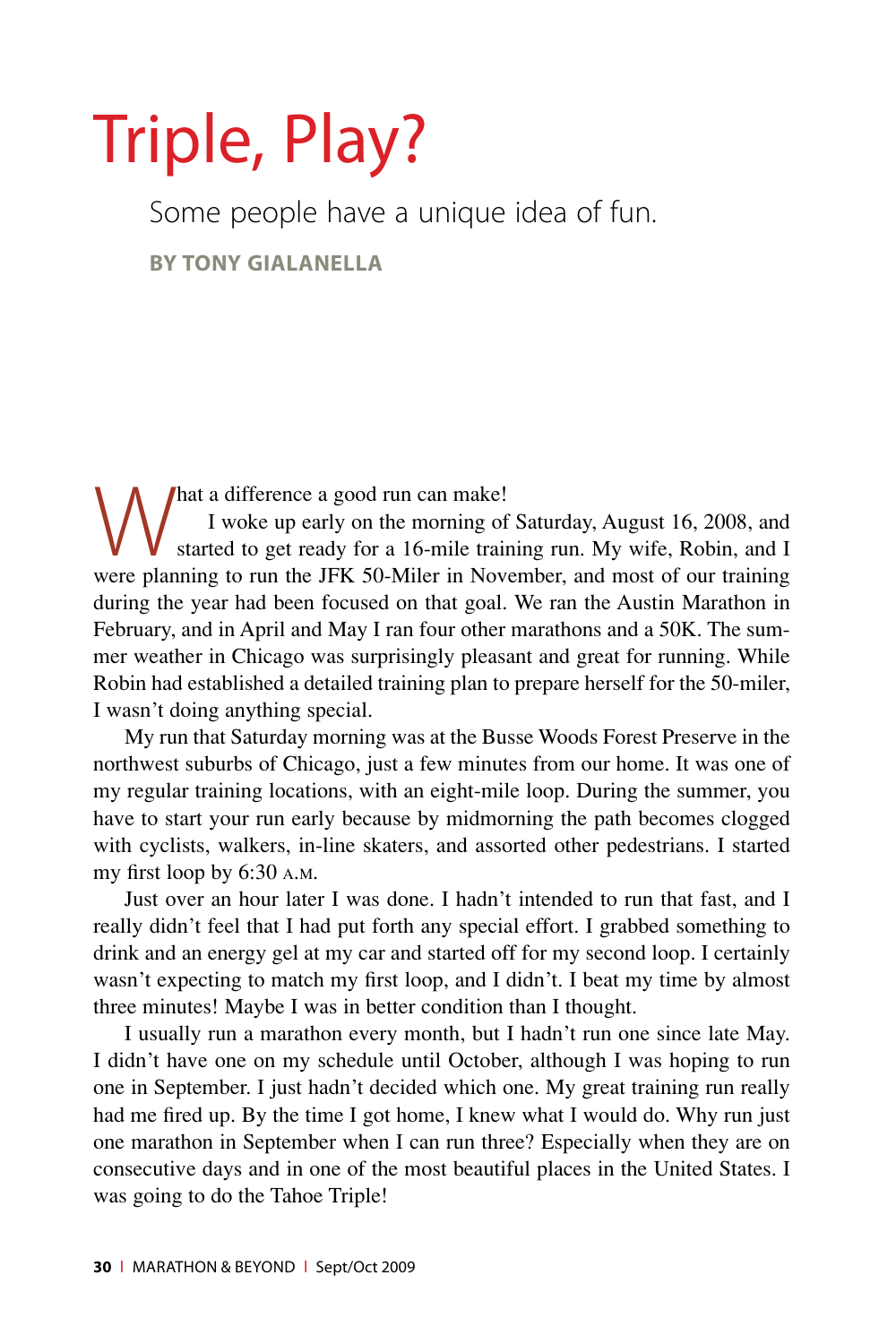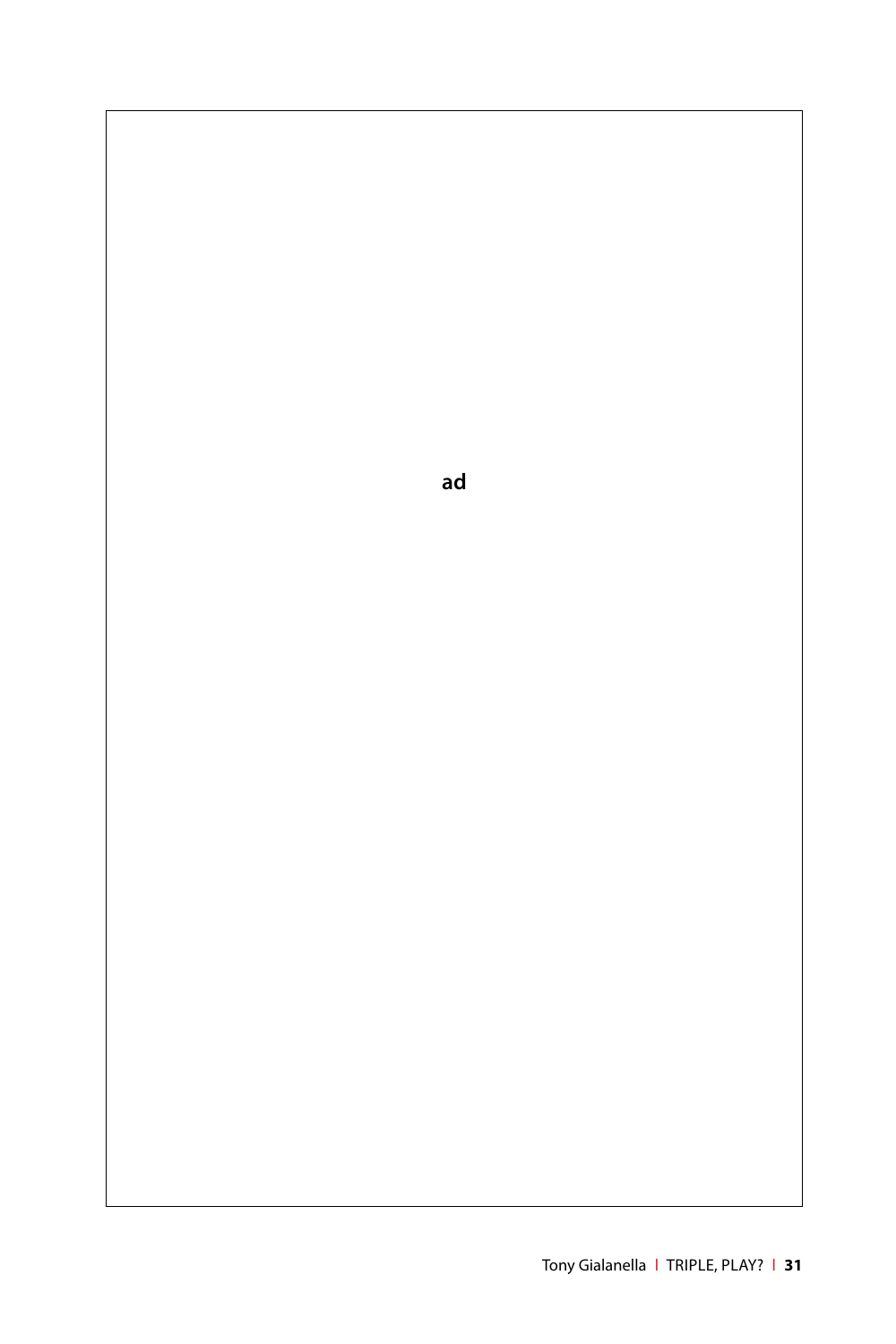# What is the Tahoe Triple?

The Tahoe Triple is part of an amazing week of athletic events held at Lake Tahoe each September. There are bicycle, kayak, and swimming races; speed golf; the Lake Tahoe Marathon; and for a small group of special athletes (namely, crazy people like me), the Tahoe Triple, which consists of a marathon on Friday, a marathon on Saturday, and the Lake Tahoe Marathon on Sunday. Each marathon starts where the previous one finished, and since Lake Tahoe is 72 miles around, the runners end up circling the entire lake. I had done the Triple in 2004 and enjoyed the experience so much that I had always planned to return. I just hadn't expected it to be in 2008.

I flew into Reno on the morning of Thursday, September 25, 2008, and drove to South Lake Tahoe, California, which is just across the border from Stateline, Nevada. With gambling being legal in Nevada, Stateline consists mainly of large casinos, and the Horizon Casino was headquarters for the week's athletic events. Thursday evening was the pasta dinner and packet pickup for the Triple.

Most of the approximately 80 Triple participants made it to the pasta dinner. We joined some casino patrons who looked decidedly nonathletic in the buffet line before heading into our private room for our dinner and speakers. For firsttime Triple participants, the event can be a little intimidating, and the running has nothing to do with it. Race director Les Wright provides bus transportation to the start for the first two marathons, but after each race, runners are on their own as far as getting back to their hotels. There are also few aid stations on the courses for the first two days. The third marathon is the official Lake Tahoe Marathon and has all of the assistance and amenities that are expected of marathons these days.

A good number of the runners had done the Triple before and were more than happy to share their experiences with the rookies. The table I joined for dinner was split about evenly between veterans and rookies. I'm sure that after 30 minutes of hearing completely contrasting descriptions of just about every part of the event, most of the newcomers had no idea what to expect. Luckily, the featured speaker was introduced, and we had to stop scaring the new runners.

Dick Beardsley was the entertainment for the evening, and he did his best to put everyone at ease. Dick gave one of his comic presentations, and everyone had some good laughs. Dick was not participating in the Triple, but he had taken part in the speed-golf game earlier in the day and was going to be running in one of the shorter races on Sunday. Then the race director spoke and tried to ease some of the fears about the logistics, if not the difficulty, of the events. I was staying at a motel about a half mile from the casino, so I walked home after dinner to get to bed early.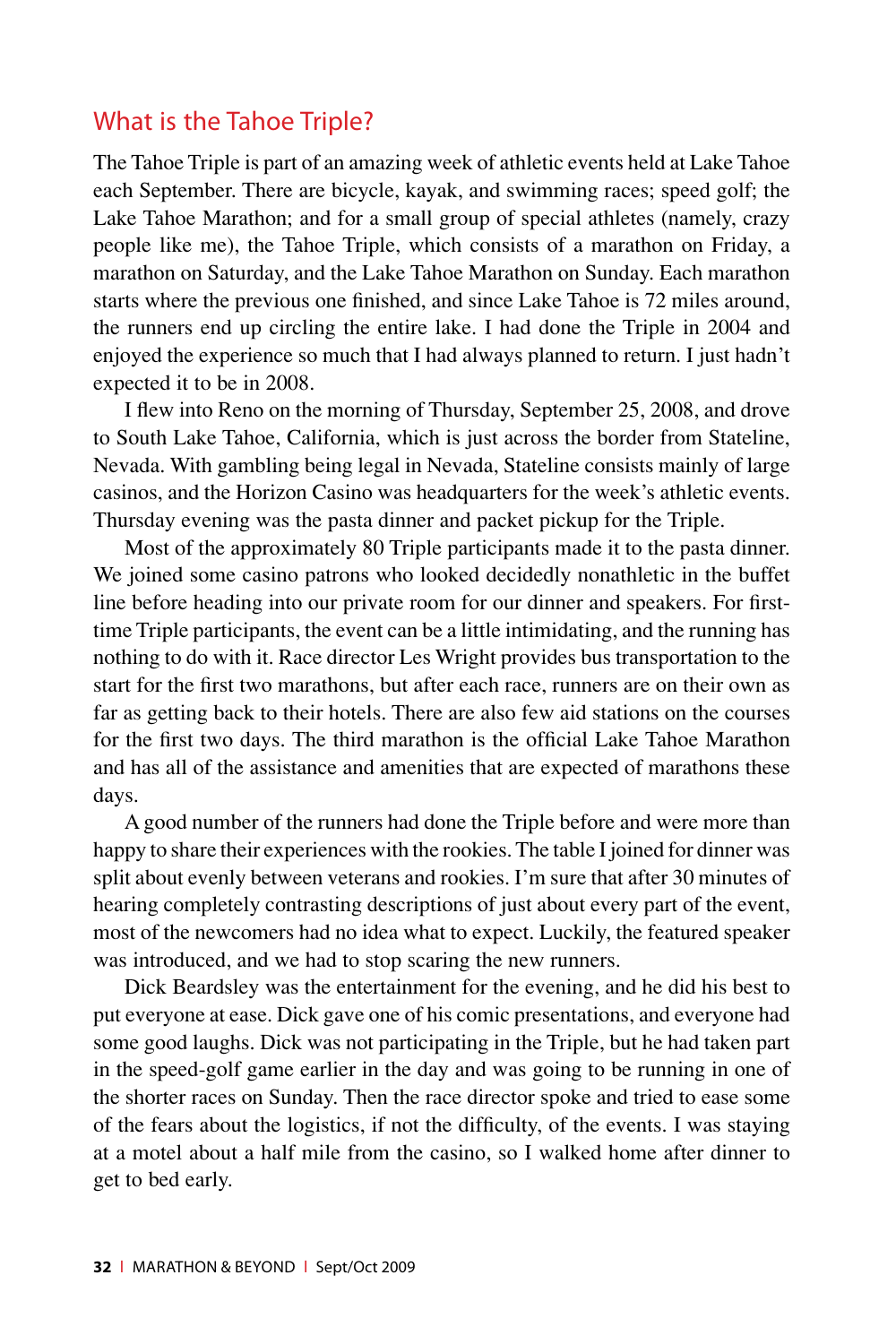# Day 1

Friday's marathon would start at 7:15 a.m., and the bus would leave the casino at 6:15 a.m. to take us to the start at Inspiration Point, high above Emerald Bay. The group of people congregating in the hotel lobby drew some strange looks from early-morning (or were they late-night?) gamblers in the casino. As we boarded the bus, it was evident that most of the runners were part of one of the 50-states groups or the Marathon Maniacs. So, as far as marathons go, it was a pretty relaxed group. By the time we reached Emerald Bay, on the west side of the lake, the sun was rising above the mountains to the east. There was a clear sky and the temperature was still in the 30s. Since I hadn't had any transition from summer running, I felt especially cold. I wore a sleeveless base-layer shirt with a light long-sleeve shirt and a throwaway long-sleeve shirt on top.

At 7:00 a.m., we gathered for some photos of the whole group before carefully moving into position to start the race. The roads are open to traffic on the first two days, so we had to watch out for cars speeding along the usually empty early-morning road. Then, with a shotgun blast, we were off. The first three miles are screamingly downhill through a series of switchbacks that make it harder to slow yourself than to just let gravity take over. I knew that I had three long days in front of me and would have to pace myself to get through the Triple, but you just have to let yourself go for the first three miles.



▲ Runners gather at Commons Beach prior to the start of the 2008 Lake Tahoe Marathon, the third day of the Tahoe Triple. Race Director Les Wright (right) is ready to start the race with a shotgun blast.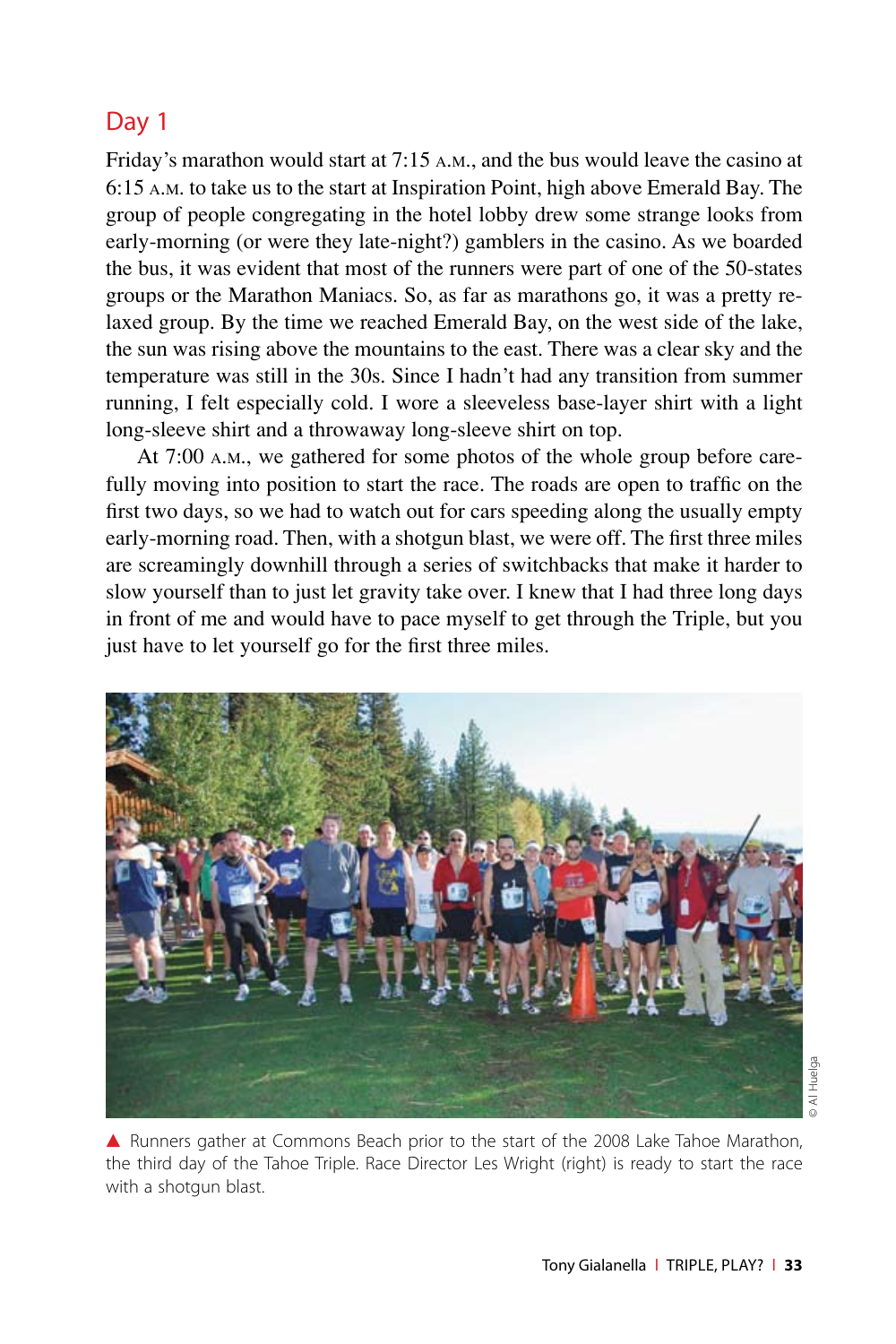Finally, the course reached lake level, and we moved off the road for a little while. We ran through Camp Richardson and the final miles that we would be running to finish the marathon on Sunday. With only 80 runners, we were pretty spread out by this time. I wore a belt with a water bottle and energy gels since the water stops were infrequent. After passing through Camp Richardson, at about seven miles into the race, we came to the Y where we turned east to run through South Lake Tahoe and Stateline. This was also the location of one of the aid stations, so I stopped for some water before heading into the least scenic part of the course. Although the lake was to my left, I was running on a very congested part of the road during the busiest part of the morning rush hour.

Just before we got to Stateline, the course detoured off the main road to bypass the busy casino area. In and around the beach we passed, I could see the kayakers and swimmers in their races. I stopped at the second aid station for something to drink and to fill up my bottle. By this time, the sun was warming things up considerably. I took off my gloves, rolled up my sleeves, and got ready for the very difficult second half of the marathon. Once the course left the Stateline area, we were headed to Spooner Summit. If you're running a marathon and headed toward someplace named "Summit," it can mean only one thing—hills!

I was now heading north on the east side of the lake. Some rolling hills for four or five miles took us through the final aid station at Zephyr Cove. Then the fun really started. The road in this area is a busy four-lane highway, pretty far removed from the lake. Cars and trucks zoomed past at 60-plus miles per hour, and the shoulder of the road was about three feet wide. As I passed through the Cave Rock Tunnel, I was at an elevation just below 6,400 feet and had five miles to reach the 7,044-foot elevation at Spooner Summit. This was the toughest part of the Triple.

I was able to keep moving on the winding climb to the finish. Occasionally I had to cling to the guardrail and bend away from the road to avoid the wind draft created as a large truck flew past. My goal for the Triple was to complete each marathon in less than four hours. In 2004, I had run 3:52–3:48–3:48. I was a little worried in the early parts of the climb, but when I finally saw a road sign saying that Spooner Summit was one mile away, I knew that I would break four hours. It wasn't easy, but I finally reached the summit and could see the finish line at the end of a parking lot. The flat last few yards felt great, and I sprinted (sort of) across the finish line with a time of 3:56.

Now that I had finished the first marathon, I faced my toughest challenge of the day. I had to get back to my hotel, which was 13 miles away in South Lake Tahoe. Since I was alone in Tahoe, I would have to find a ride with someone else. I had put the phone numbers for the local taxi companies in my cell phone, just in case. Jared, from the Sacramento area, had finished a few minutes in front of me. His friend Dwayne had been crewing for him, and his pickup truck was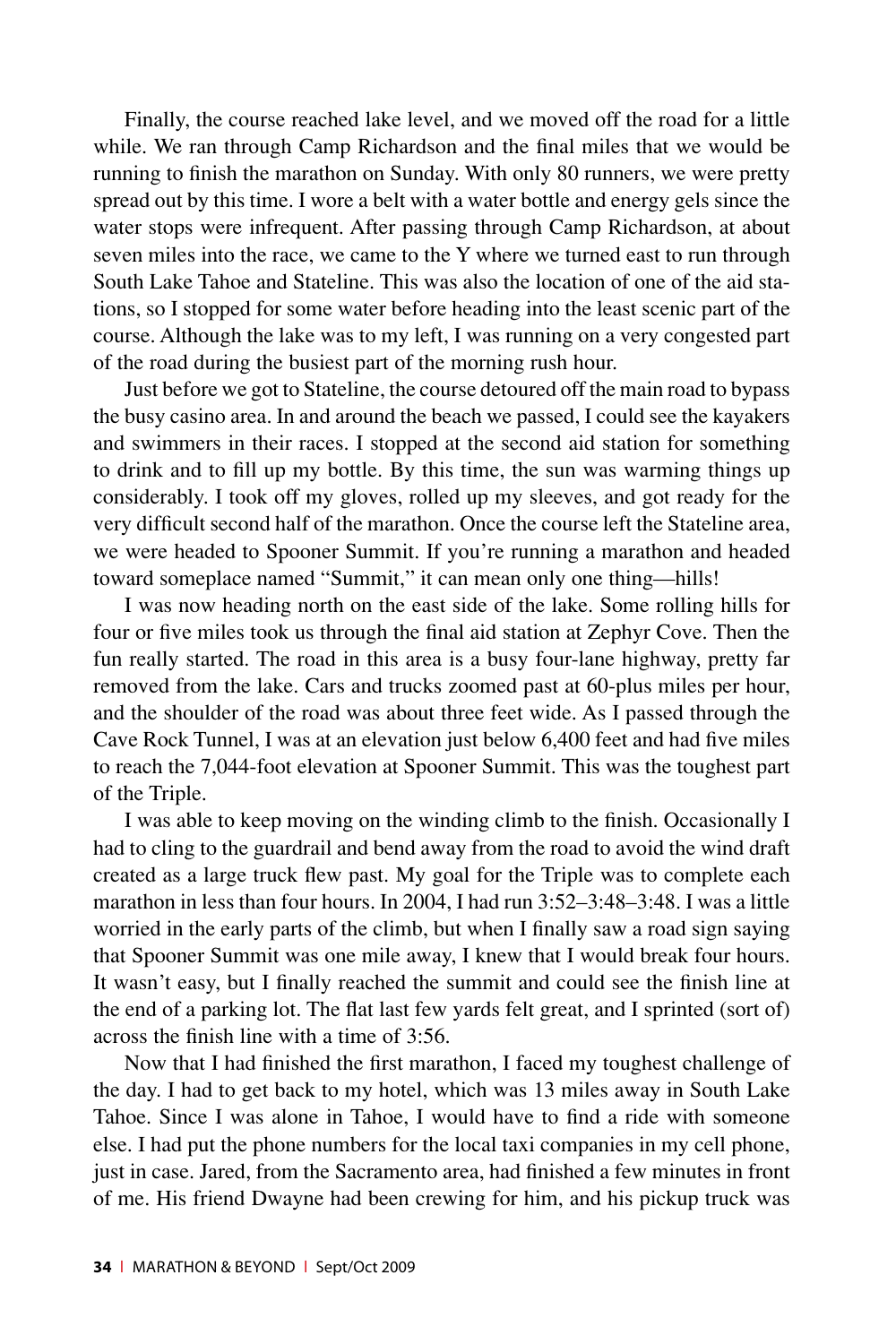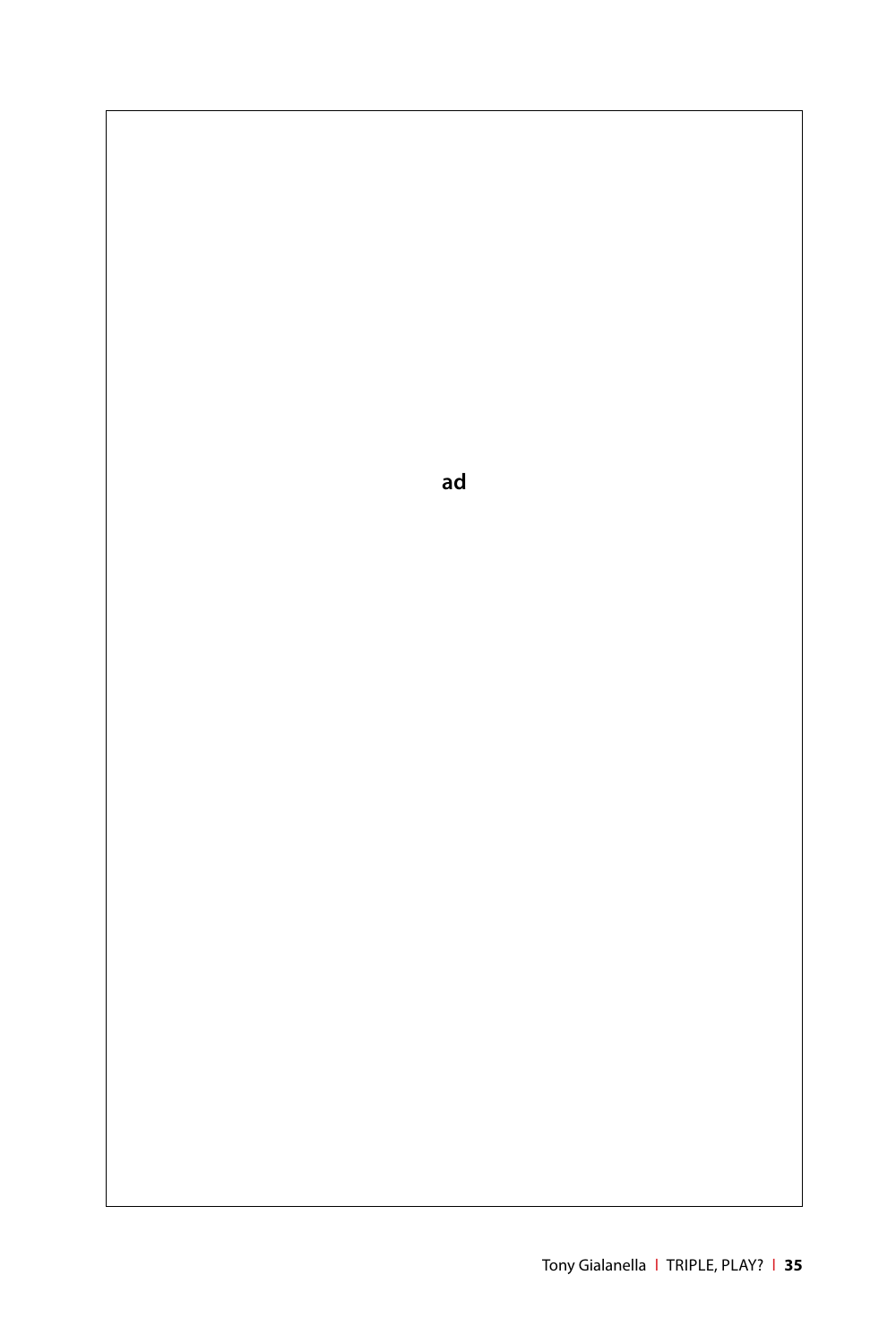parked at the finish. As they were walking back to the truck, I asked if I could get a ride back to South Lake Tahoe, and they graciously agreed. We passed some of the other runners still on the road as we headed back to town, and a few minutes later I was in my motel room.

One of the pieces of wisdom that I had learned at my first Triple, and one that was repeated frequently at the prerace dinner, was that as soon as possible after the race, you had to spend 10 to 20 minutes in the frigid waters of Lake Tahoe. Immersing your legs in the cold water would make the next day's race much more bearable. It had worked for me in 2004, and I walked the few blocks from my motel to the lake to do it again this time. When I reached the beach, a few other runners were also standing or crouching in the lake and more joined us during my short stay in the water. Everyone was in pretty good spirits as we discussed the difficulties of the final miles. I spent the rest of the day relaxing in my room, having an early dinner, and getting a good night's sleep.

#### Day 2

Saturday's race, and the bus ride, started 30 minutes later than Friday's, and it was a pretty cheerful group that had gathered for our bus ride. The day was going to be a little warmer, but it was still fairly cool at Spooner Summit as we waited to start. Finishing a race at a summit was not so enjoyable; starting a race at a summit meant that we would be running downhill. This might seem like a great way to run the second of back-to-back marathons unless, of course, you had to run another marathon the next day. Day two of the Triple is the easiest of the three courses, and it's very easy to get carried

 $\blacktriangleright$  The author runs along the shore of Lake Tahoe during the third marathon of his 2008 Tahoe Triple.

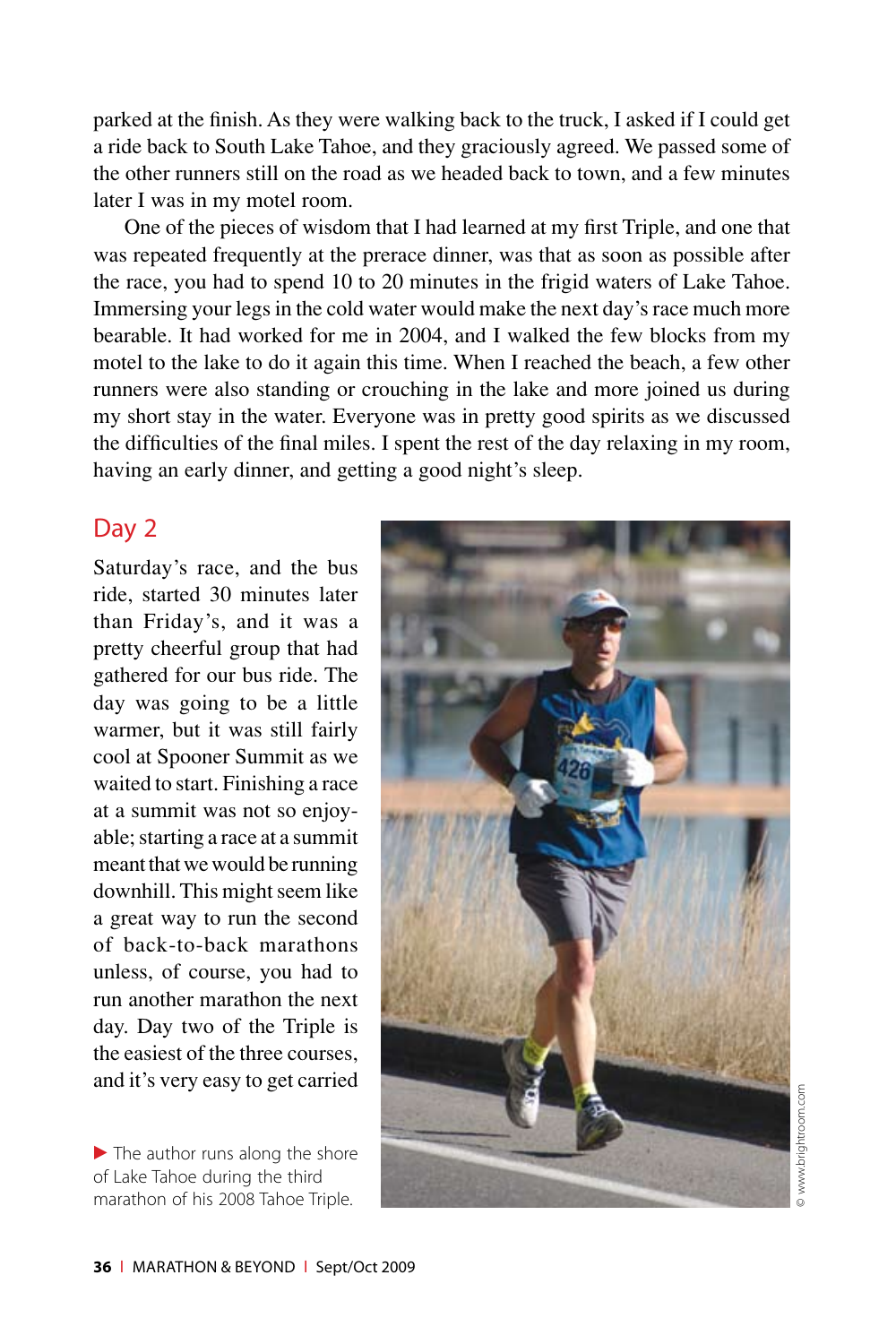away. If you go flying down the hills of the first 15 miles (as I did), your quads will remind you of your foolishness on the following day (as mine did.)

It was just too hard to hold back, and I ran easily for the first half of the race. We passed through Incline Village, Nevada, and saw the amazing homes that line the lakeshore. Saturday was also the day of the bike races, and we encountered many cyclists riding toward us along the way. As we continued along the north shore of the lake to reenter California, we encountered some rolling hills, which, thankfully, slowed me down a little. Again the temperatures moved quickly from winter to summer, and I was glad that I had dressed more appropriately.

At mile 23, there is a substantial climb but one much shorter than that of the previous day. After reaching the top of the hill, it is mostly downhill into Tahoe City. The organizers had warned us that the course was slightly longer than 26.2 miles. I had learned this the hard way in 2004, so now I knew to adjust my expectations slightly when I passed the 25-mile marker. I crossed the finish line in 3:46—happy, but a little concerned that I had run too fast. This time I finished a few minutes ahead of Jared. The race finish was close to a beach, so Jared and I joined some of the other runners in the refreshing, but very cold, water. He and Dwayne offered to drive me back to South Lake Tahoe again, and I readily accepted.

# Day 3

"Who are all these people?"

After two days of running with a small group of experienced marathoners, I was now waiting in a long line with hundreds of people. Sunday morning is the official Lake Tahoe Marathon. In addition to the runners, the buses are also used for spectators who will then ride back along the course to watch the runners. Following the long bus ride, we gathered on the beach on a beautiful morning for the start of the marathon.

It was a little odd to have so many people on the road with me. Each day of the Triple, the runners were given a new singlet with "Tahoe Triple" prominently displayed. I hadn't worn my singlets the first two days, but on Sunday I put it on over my regular singlet. Most of the Triple runners wore their singlets today. It was kind of fun having people recognize our achievement, and many of the other runners would ask about the Triple as we passed them (or as they passed us).

The first part of the final marathon is flat and runs right next to the lake. My quads were a little sore from the previous day, but I was feeling all right. Having more people around made the running easier, and the road was mostly closed to traffic. I made it to the half-marathon start point before that race had started, but that meant that I would shortly finish the easy part of the course. After the halfmarathon point, there are about two miles of good downhill running that made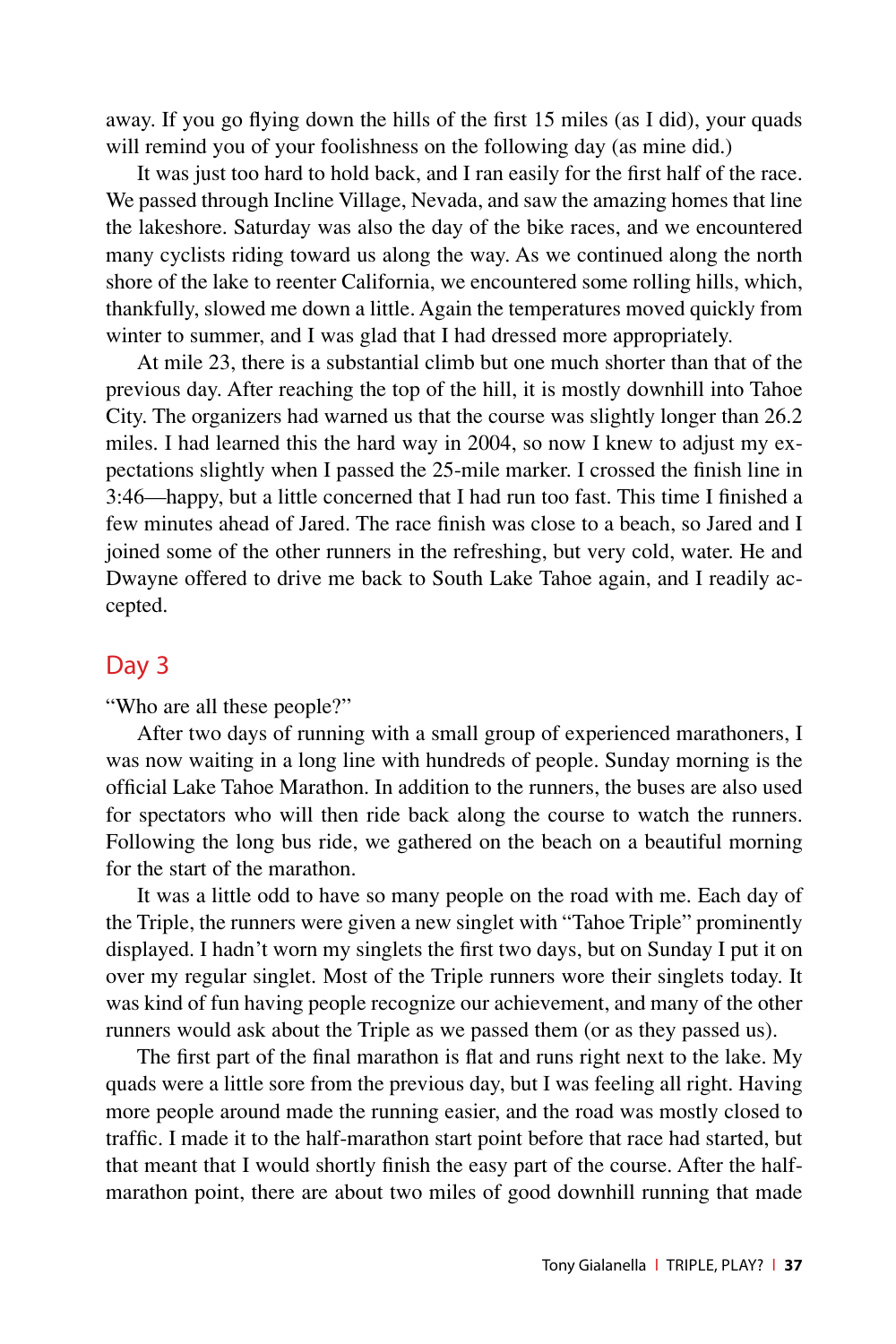me sorry for my enthusiasm on Saturday. At that point, I reached the "Hill from Hell," or some such designation. The organizers placed signs indicating each 100-foot change in elevation. The fact that they needed a few of these signs was not a good thing. With some occasional walking, I finally made it to the top.

By this time on Sunday, I was spent. I still had about nine miles to go with two downhills and one big uphill. I decided that my best chance for a decent finish was to go as hard as I was able on the downs, do a lot of walking on the ups, and then try to survive the flat final three miles. I was able to fly down the hill at mile 18, but as soon as I started up to Inspiration Point, I felt as if I had hit a brick wall. I walked most of the next mile and finally reached the place where we had started the Triple two days before. I had run around Lake Tahoe and still had six miles to go. Again, I let gravity help me and flew down the next three miles. I passed a bunch of other runners, including a few other Triple participants, and I was sure that I would break four hours again even if I had to walk the final three miles.

Unfortunately, I pretty much *had* to walk the final three miles. I was completely exhausted and could usually run only for about a quarter mile before having to walk.

All of the people I had passed coming down the hill now passed me. The winding path seemed as though it would never end, and the sun was very warm. I could hear the announcer, but I still couldn't see the finish area. Finally, I rounded a bend, and there was the finish line. I was able to run the final quarter mile to finish in 3:54. After crossing the line, I grabbed something to drink and sat down for about 10 minutes. Then I was fine. I was right at the beach, so I waded into the lake to cool off my aching legs. There was a big party on the beach with food and

 $\blacktriangleright$  The author crosses the finish line of the 2008 Lake Tahoe Marathon, completing his second successful Tahoe Triple.